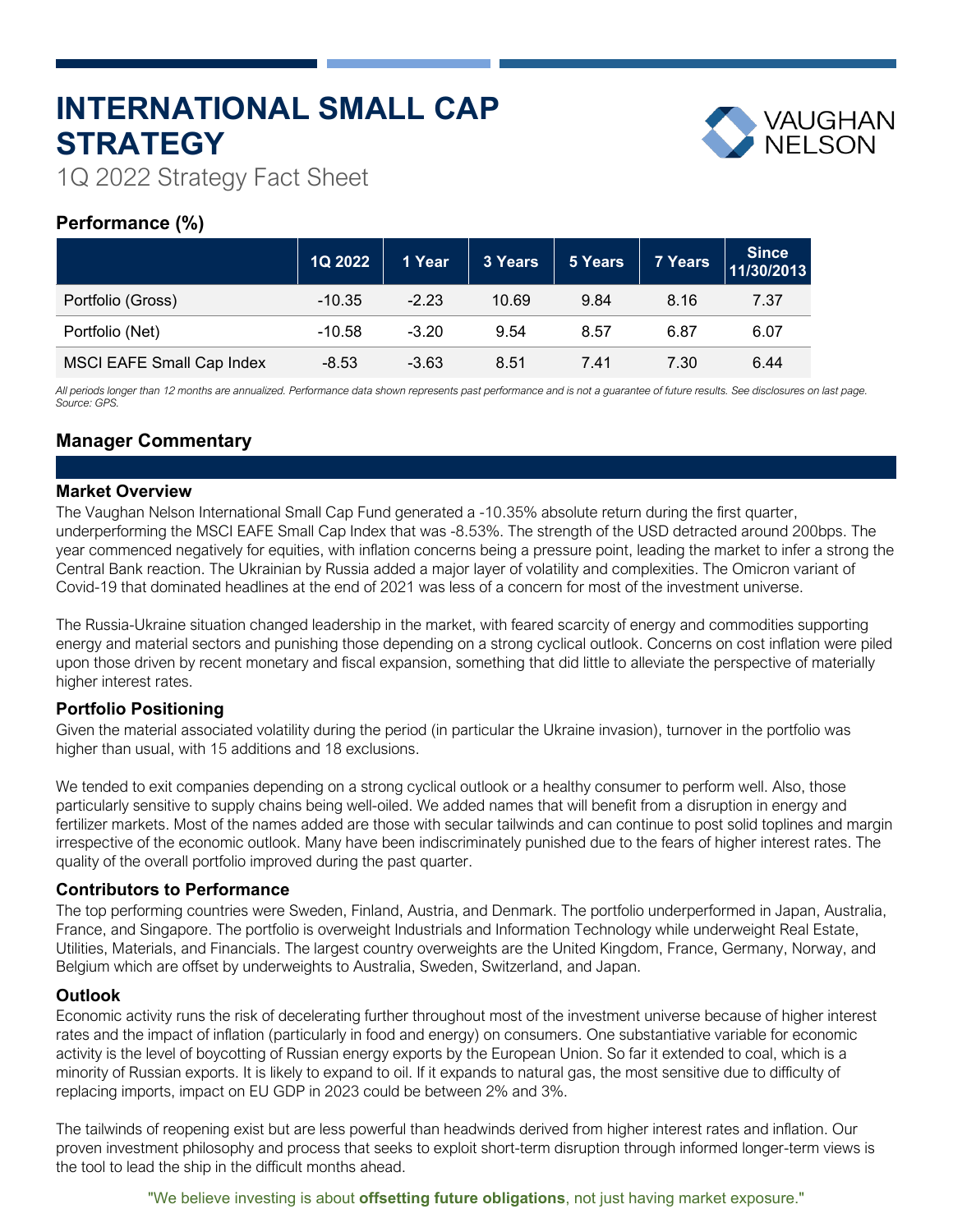# **1Q 2022 INTERNATIONAL SMALL CAP STRATEGY PORTFOLIO**

## **Model Portfolio Attribution - 1Q 2022 (Gross Returns)**

|                               |                          | <b>Portfolio</b>         |                          |           | <b>MSCI EAFE Small Cap</b><br><b>Index</b> |                          | <b>Variation</b> |                          | <b>Attribution Analysis</b> |                                   |                                   |                               |
|-------------------------------|--------------------------|--------------------------|--------------------------|-----------|--------------------------------------------|--------------------------|------------------|--------------------------|-----------------------------|-----------------------------------|-----------------------------------|-------------------------------|
| <b>S&amp;P GICS SECTOR</b>    | Avg<br>Wt                | <b>Tot</b><br><b>Ret</b> | Contrib<br>to Ret        | Avg<br>Wt | <b>Tot</b><br><b>Ret</b>                   | <b>Contrib</b><br>to Ret | Avg<br>Wt        | <b>Tot</b><br><b>Ret</b> | <b>Contrib</b><br>to Ret    | <b>Selection</b><br><b>Effect</b> | Allocation+<br><b>Interaction</b> | <b>Total</b><br><b>Effect</b> |
| <b>Communication Services</b> | 3.35                     | $-22.91$                 | $-0.69$                  | 4.51      | $-10.86$                                   | $-0.48$                  | $-1.16$          | $-12.05$                 | $-0.21$                     | $-0.57$                           | 0.24                              | $-0.33$                       |
| <b>Consumer Discretionary</b> | 10.12                    | $-18.31$                 | $-2.10$                  | 12.06     | $-14.66$                                   | $-1.91$                  | $-1.94$          | $-3.65$                  | $-0.19$                     | $-0.43$                           | 0.20                              | $-0.24$                       |
| <b>Consumer Staples</b>       | 4.64                     | $-1.52$                  | $-0.07$                  | 5.83      | $-6.87$                                    | $-0.43$                  | $-1.18$          | 5.35                     | 0.36                        | 0.30                              | $-0.10$                           | 0.20                          |
| Energy                        | $\overline{\phantom{a}}$ | ۰                        | $\overline{\phantom{a}}$ | 1.99      | 17.29                                      | 0.31                     | $-1.99$          | $-17.29$                 | $-0.31$                     | $\overline{\phantom{a}}$          | $-0.44$                           | $-0.44$                       |
| <b>Financials</b>             | 9.95                     | $-9.56$                  | $-1.01$                  | 11.15     | $-4.53$                                    | $-0.50$                  | $-1.19$          | $-5.03$                  | $-0.51$                     | $-0.53$                           | $-0.01$                           | $-0.53$                       |
| <b>Health Care</b>            | 7.74                     | $-13.56$                 | $-1.01$                  | 6.05      | $-18.50$                                   | $-1.18$                  | 1.69             | 4.94                     | 0.17                        | 0.37                              | $-0.10$                           | 0.27                          |
| Industrials                   | 31.04                    | $-7.27$                  | $-2.52$                  | 23.32     | $-8.18$                                    | $-1.89$                  | 7.72             | 0.91                     | $-0.64$                     | 0.21                              | 0.03                              | 0.24                          |
| Information Technology        | 18.05                    | $-11.64$                 | $-1.85$                  | 10.04     | $-14.65$                                   | $-1.54$                  | 8.00             | 3.02                     | $-0.31$                     | 0.32                              | $-0.20$                           | 0.12                          |
| Materials                     | 5.50                     | $-10.71$                 | $-0.57$                  | 9.65      | $-1.77$                                    | $-0.21$                  | $-4.15$          | $-8.94$                  | $-0.36$                     | $-0.82$                           | 0.09                              | $-0.74$                       |
| <b>Real Estate</b>            | 4.51                     | $-10.51$                 | $-0.48$                  | 12.28     | $-5.87$                                    | $-0.66$                  | $-7.77$          | $-4.64$                  | 0.18                        | $-0.56$                           | 0.13                              | $-0.42$                       |
| Utilities                     |                          |                          | $\overline{\phantom{a}}$ | 3.13      | 0.46                                       | 0.05                     | $-3.13$          | $-0.46$                  | $-0.05$                     | $\overline{\phantom{a}}$          | $-0.26$                           | $-0.26$                       |
| Cash                          | 5.09                     | $-0.01$                  | $\overline{\phantom{0}}$ |           |                                            | $\overline{\phantom{a}}$ | 5.09             | $-0.01$                  | $\overline{\phantom{a}}$    |                                   | 0.28                              | 0.28                          |
| <b>Total</b>                  | 100.00                   | $-10.30$                 | $-10.30$                 | 100.00    | $-8.45$                                    | $-8.45$                  | $\blacksquare$   | $-1.85$                  | $-1.85$                     | $-1.72$                           | $-0.13$                           | $-1.85$                       |

*The above information is intended to provide a summary of how Vaughan Nelson's strategy model performed over the referenced period. Client-specific portfolios may differ meaningfully from this summary due to client-directed portfolio constraints that may include, but are not limited to, tax considerations, socially responsible restrictions and sector/position limitations. See additional disclosures on last page. Factset Total Portfolio performance is holdings based and therefore the performance noted in attribution may differ slightly from reported performance. Source: FactSet.*

## **Portfolio Characteristics\***

|                             | <b>Portfolio</b> | <b>MSCI EAFE Small</b><br><b>Cap Index</b> |
|-----------------------------|------------------|--------------------------------------------|
| Number of Holdings          | 81               | 2,363                                      |
| P/E NTM                     | 12.02            | 13.43                                      |
| Price/Cash Flow             | 3.20             | 8.75                                       |
| Wtd. Avg. Mkt. Cap (\$B)    | 2.21             | 3.04                                       |
| Est. 3-5 Yr. EPS Growth (%) | 12.15            | 13.37                                      |
| Dividend Yield (%)          | 1.77             | 2.44                                       |
| Net Debt/Equity             | 0.45             | 0.46                                       |

*\* This information is provided as supplemental to the International Small Cap GIPS Report. Source: FactSet*

## **Risk Reward\***

|                                                                                                                                                                                                                                                                                                                                                | <b>Portfolio</b> | <b>MSCI EAFE Small</b><br><b>Cap Index</b> |
|------------------------------------------------------------------------------------------------------------------------------------------------------------------------------------------------------------------------------------------------------------------------------------------------------------------------------------------------|------------------|--------------------------------------------|
| <b>Beta</b>                                                                                                                                                                                                                                                                                                                                    | 0.97             | 1.00                                       |
| Sharpe Ratio                                                                                                                                                                                                                                                                                                                                   | 0.52             | 0.37                                       |
| <b>Information Ratio</b>                                                                                                                                                                                                                                                                                                                       | 0.78             | N/A                                        |
| R-Squared                                                                                                                                                                                                                                                                                                                                      | 0.97             | 1.00                                       |
| Standard Deviation (%)                                                                                                                                                                                                                                                                                                                         | 16.71            | 17.01                                      |
| $^{\star}$ $\qquad$ $\qquad$ $\qquad$ $\qquad$ $\qquad$ $\qquad$ $\qquad$ $\qquad$ $\qquad$ $\qquad$ $\qquad$ $\qquad$ $\qquad$ $\qquad$ $\qquad$ $\qquad$ $\qquad$ $\qquad$ $\qquad$ $\qquad$ $\qquad$ $\qquad$ $\qquad$ $\qquad$ $\qquad$ $\qquad$ $\qquad$ $\qquad$ $\qquad$ $\qquad$ $\qquad$ $\qquad$ $\qquad$ $\qquad$ $\qquad$ $\qquad$ |                  |                                            |

*\* Annualized 5-years ending 3/31/2022. This information is provided as supplemental to the International Small Cap GIPS Report. Source: eVestment*

## **Top Ten Holdings\* 1**

|                         | <b>Country</b>    | <b>Sector</b>             | % of Total<br>Portfolio <sup>*</sup> |
|-------------------------|-------------------|---------------------------|--------------------------------------|
| Marlowe PLC             | United<br>Kingdom | Industrials               | 2.36                                 |
| Aker ASA                | Norway            | Industrials               | 1.96                                 |
| Fujitec Co Ltd          | Japan             | Industrials               | 1.94                                 |
| Ebro Foods SA           | Spain             | <b>Consumer Staples</b>   | 1.88                                 |
| Alliance Pharma PLC     | United<br>Kingdom | Health Care               | 1.86                                 |
| Befesa SA               | Germany           | Industrials               | 1.71                                 |
| Atea ASA                | Norway            | Information<br>Technology | 1.66                                 |
| Sopra Steria Group SACA | France            | Information<br>Technology | 1.64                                 |
| Eurazeo SE              | France            | Financials                | 1.62                                 |
| Restore PLC             | United<br>Kingdom | Industrials               | 1.60                                 |

*1 This information is provided as supplemental to the International Small Cap GIPS Report. \* Excludes 4.40% cash. Source: FactSet*

## **Portfolio Sector Weightings (%)\* 1**

|                                         | <b>Portfolio</b> | <b>MSCI EAFE</b><br><b>Small Cap Index</b> |
|-----------------------------------------|------------------|--------------------------------------------|
| Industrials                             | 30.88            | 22.98                                      |
| Information Technology                  | 20.61            | 10.03                                      |
| <b>Consumer Discretionary</b>           | 9.78             | 11.50                                      |
| Financials                              | 9.22             | 11.22                                      |
| <b>Health Care</b>                      | 8.05             | 6.08                                       |
| <b>Materials</b>                        | 7.10             | 9.79                                       |
| <b>Consumer Staples</b>                 | 5.08             | 5.74                                       |
| <b>Communication Services</b>           | 4.72             | 4.49                                       |
| <b>Real Estate</b>                      | 4.56             | 12.64                                      |
| Energy                                  |                  | 2.23                                       |
| <b>Utilities</b>                        |                  | 3.29                                       |
| $\cdots$<br>$\sim$ $\sim$ $\sim$ $\sim$ | .                | 1.10001                                    |

*\* Excludes 4.40% cash. Due to rounding, totals may not equal 100%. 1 Performance holdings subject to change. This information is provided as supplemental to the International Small Cap GIPS Report. Source: FactSet*

## **Portfolio Geographic Weightings (%)\***

|                        | <b>Portfolio</b> | <b>MSCI EAFE</b><br><b>Small Cap Index</b> |
|------------------------|------------------|--------------------------------------------|
| Europe ex. UK          | 33.18            | 24.72                                      |
| United Kingdom         | 27.47            | 16.93                                      |
| Japan                  | 25.53            | 26.94                                      |
| <b>Nordic</b>          | 8.96             | 12.33                                      |
| Asia/Pacific ex. Japan | 4.87             | 15.61                                      |
| Other                  |                  | 2.53                                       |
| <b>United States</b>   |                  | 0.93                                       |

*\* This information is provided as supplemental to the International Small Cap GIPS Report. Excludes 4.40% cash. Source: FactSet*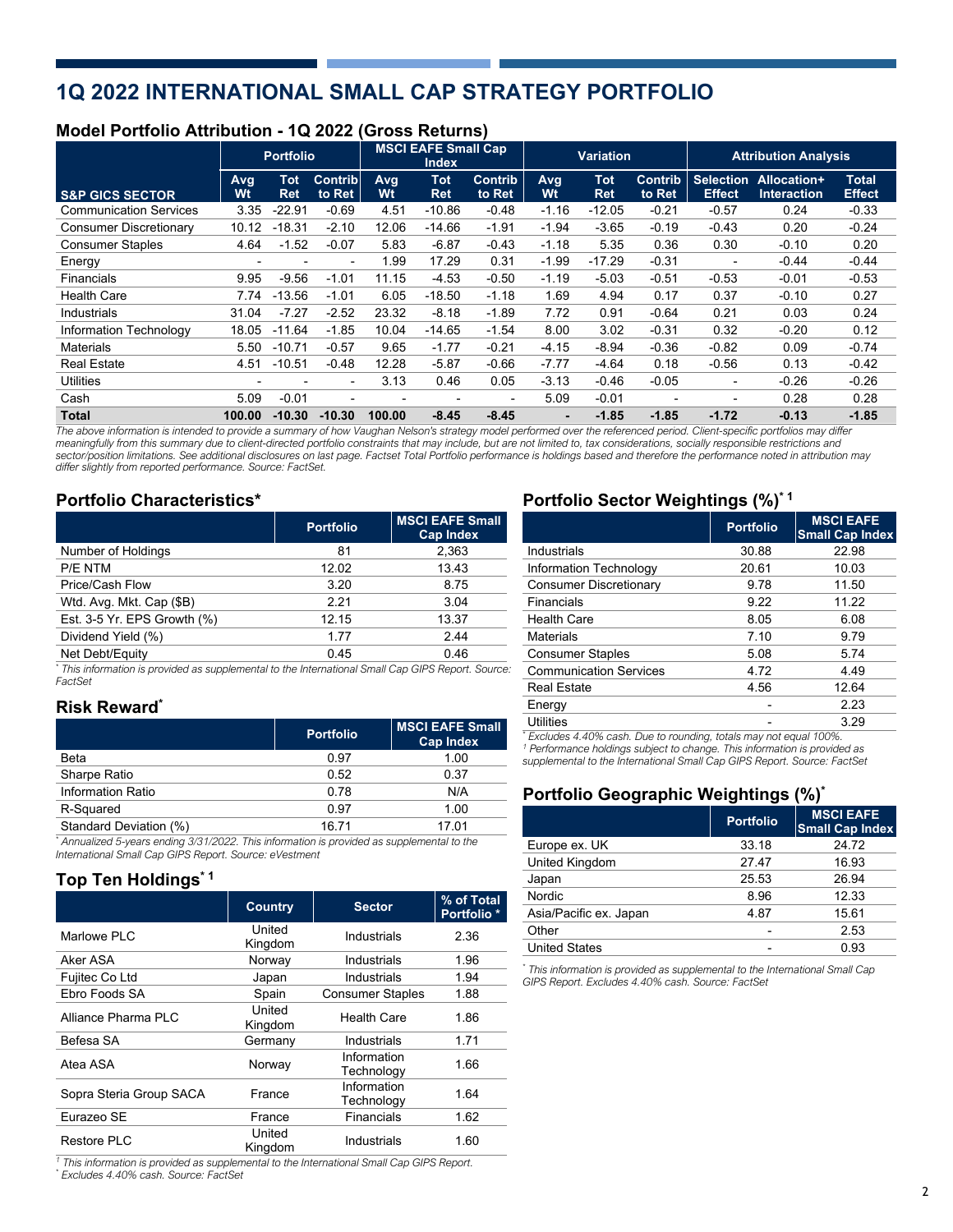### **VAUGHAN NELSON INTERNATIONAL SMALL CAP EQUITY TEAM**

#### **PORTFOLIO MANAGERS**



#### **Marco Priani, CFA, CPA, FRM Senior Portfolio Manager**

- Began his financial and investment career in 2001
- Joined Vaughan Nelson in 2019
- MBA, The University of Chicago-Graduate School of Business, 2005
- LLM, Northwestern University School of Law, 2006
- MSF, Universidad Del CEMA, 1999
- JD, Universidad De Buenos Aires-School of Law, 1987, *cum laude*



#### **Kevin Ross, CFA Senior Portfolio Manager**

- Began his financial and investment career in 2006
- Joined Vaughan Nelson in 2019
- MBA, The University of Chicago Booth School of Business, 2014
- BSBA, Washington University, 2006

#### **INTERNATIONAL RESEARCH**



#### **Masa Matsumura, Ph.D. Vice President**

- Began his financial and investment career in 2010 • Joined Vaughan Nelson in 2020
- MBA, The University of Chicago Booth School of
- Business, 2014
- Ph.D., University of Alabama at Birmingham, 2007
- MS, University of Alabama at Birmingham, 2005
- BS, University of Alabama at Birmingham, 2001

## **ABOUT VAUGHAN NELSON**

Vaughan Nelson Investment Management specializes in value equity investing with a focus on a targeted return. The firm employs a bottomup, fundamental research process that seeks to capitalize on information and liquidity inefficiencies in the equity universe. The firm's long-term, consistent investment approach draws on its in-depth research capabilities.

- Headquarters: Houston, Texas
- Founded: 1970
- Firm Assets: \$14.7 Billion\*
- Domestic equity, international equity, and fixed income strategies
- 51 employees
- 19 investment team professionals
- 12 Chartered Financial Analyst designations
- 3 PhDs
- *\* Number includes assets where Vaughan Nelson Investment Management does not have full unconditional trading authority. The assets consist of model portfolio relationships with third-party platforms and totaled \$2.0 billion as of 3/31/22.*

## **VAUGHAN NELSON EQUITY STRATEGIES**



# **OUR MISSION**

To provide for the **financial wellbeing** of our **clients** and **employees** through **superior performance** consistent with our values.